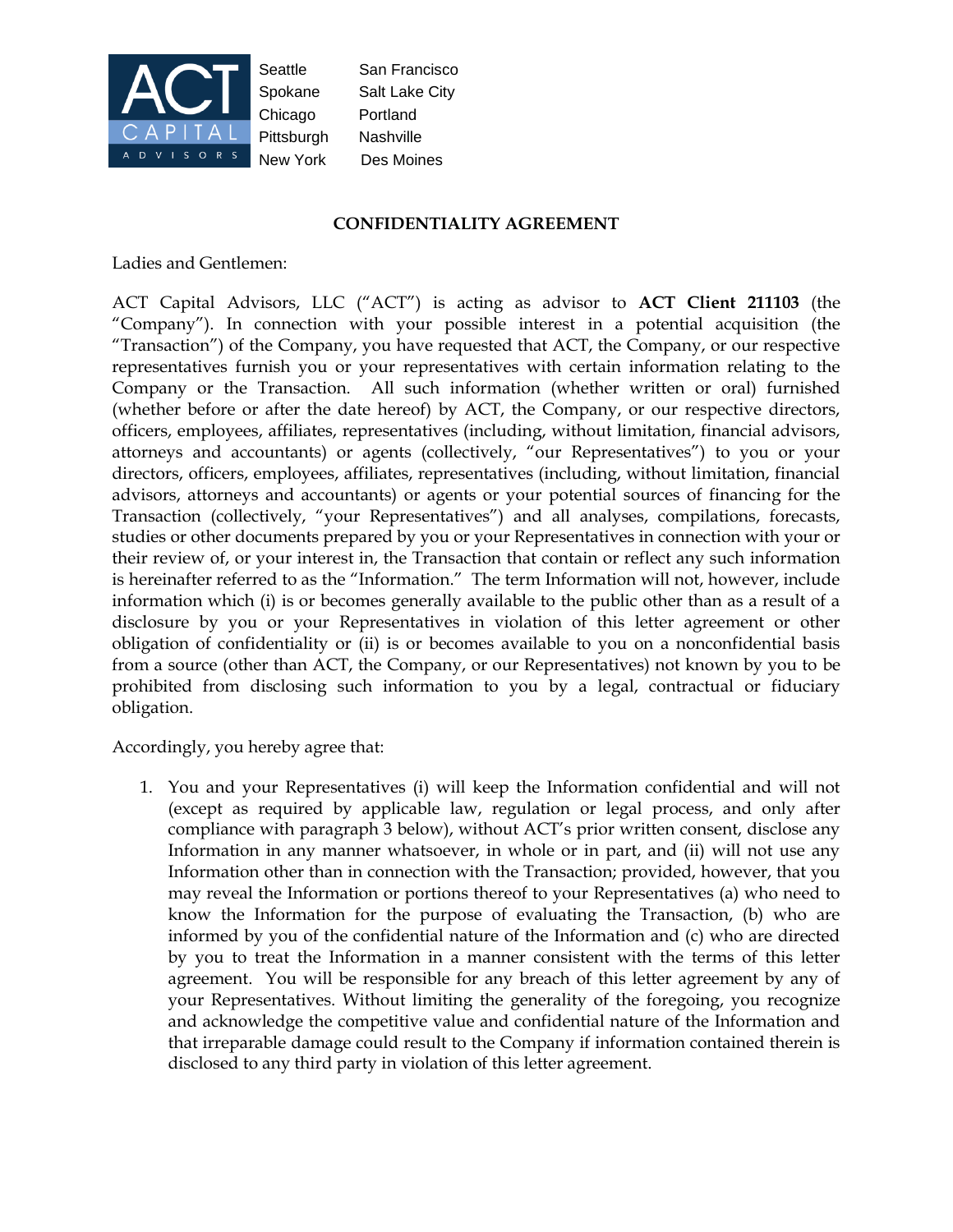March 2021 Page 2

- 2. You and your Representatives will not (except as required by applicable law, regulation or legal process, and only after compliance with paragraph 3 below), without ACT's or the Company's prior written consent, disclose to any person the fact that the Information exists or has been made available, that you are considering the Transaction involving the Company, or that discussions or negotiations are taking or have taken place concerning the Transaction or involving the Company or any term, condition or other fact relating to the Transaction or such discussions or negotiations, including, without limitation, the status thereof or the subject matter of this letter agreement.
- 3. In the event that you or any of your Representatives are requested pursuant to, or required by, applicable law, regulation or legal process to disclose any of the Information or the fact that the Information exists or has been made available, that you are considering the Transaction involving the Company, or that discussions or negotiations are taking or have taken place concerning the Transaction or involving the Company or any term, condition or other fact relating to the Transaction or such discussions or negotiations, including, without limitation, the status thereof or the subject matter of this letter agreement, you will notify ACT and the Company promptly (unless prohibited by law) so that we may seek an appropriate protective order or other appropriate remedy or, in our sole discretion, waive compliance with the terms of this letter agreement (and if we seek such an order, you will provide such cooperation as we shall reasonably request). In the event that no such protective order or other remedy is obtained or ACT or the Company waives compliance with the terms of this letter agreement and that you or any of your Representatives are nonetheless legally compelled to disclose such Information, you or your Representatives, as the case may be, will furnish only that portion of the Information which you are advised by counsel is legally required and will give ACT and the Company written notice (unless prohibited by law) of the Information to be disclosed as far in advance as practicable and exercise all reasonable efforts to obtain reliable assurance that confidential treatment will be accorded the Information.
- 4. If you determine not to proceed with the Transaction, you will promptly inform ACT of that decision and, in that case, and at any time upon the request of the ACT, the Company, or any of our Representatives, you will (i) promptly deliver to the Company at your own expense or, at your option, destroy all copies of the written Information in your or your Representatives' possession that was delivered to you by ACT, the Company or our Representatives and (ii) promptly destroy all analyses, compilations, summaries, studies and other material prepared by you or your Representatives and based in whole or in part on, or otherwise containing or reflecting any of, the Information. You will confirm any such destruction to ACT and the Company in writing. Notwithstanding the return or destruction of the Information, you and your Representatives will continue to be bound by your obligations of confidentiality and other obligations hereunder, and any oral Information will continue to be subject to the terms of this letter agreement.
- 5. You acknowledge that neither ACT, the Company, nor our Representatives, nor any of our or their respective officers, directors, employees, agents or controlling persons make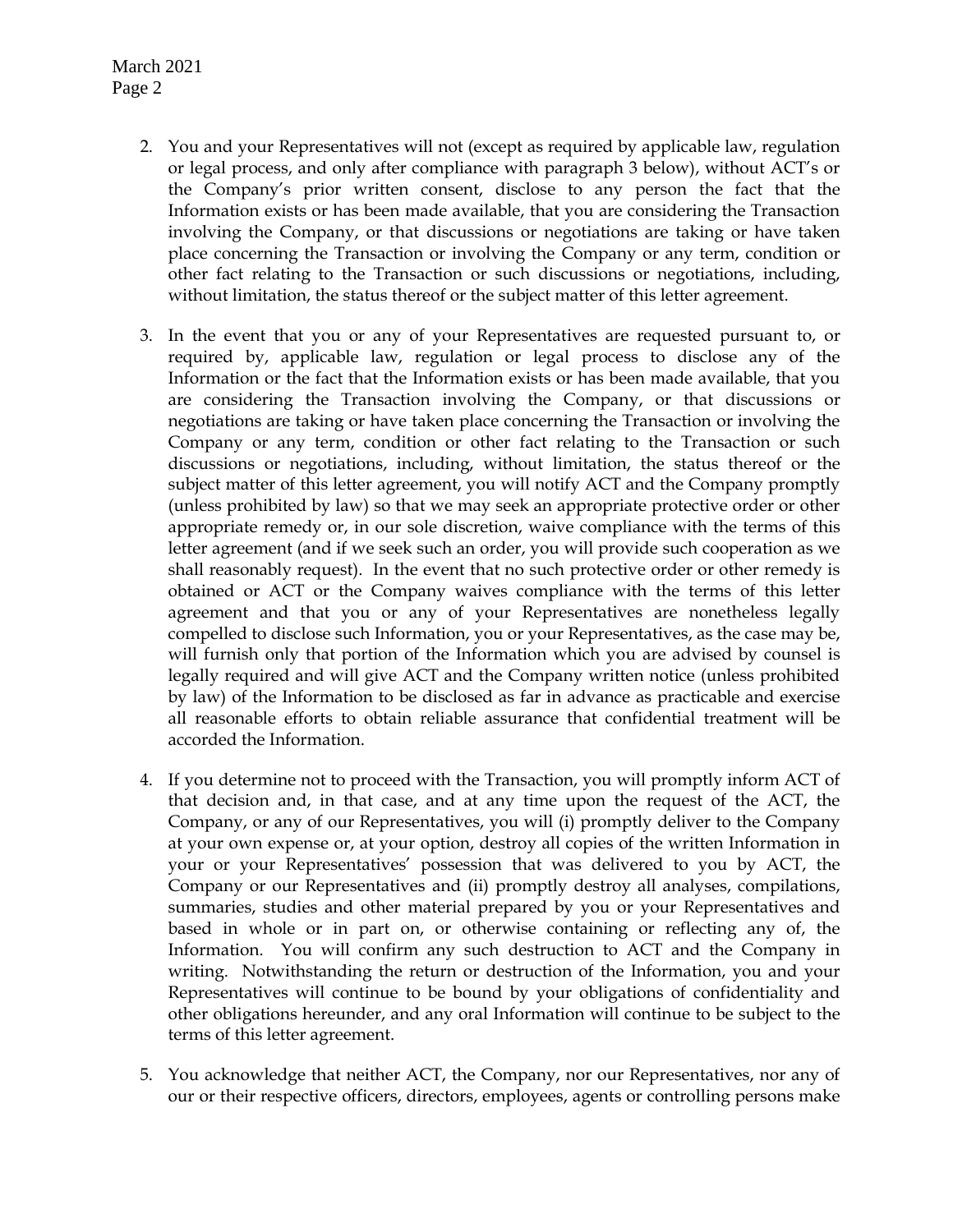any representation or warranty, express or implied, as to the accuracy or completeness of the Information, and you agree that no such person will have any liability relating to the Information or for any errors therein or omissions therefrom. You further agree that you are not entitled to rely on the accuracy or completeness of the Information and that you will be entitled to rely solely on such representations and warranties as may be included in any definitive agreement with respect to the Transaction, when, as and if executed, subject to such limitations and restrictions as may be contained therein.

- 6. You agree that, for a period of two years from the date of this letter agreement, you will not, without the prior written consent of Company, directly or indirectly, solicit for employment or hire any employee of the Company or any of its subsidiaries with whom you have had contact or who became known to you in connection with your consideration of the Transaction; provided, however, that the foregoing provision will not prevent you from employing any such person who contacts you on his or her own initiative without any direct or indirect solicitation by or encouragement from you. You also agree that until the earlier of (a) the consummation of a Transaction between the Company and you or (b) two years from the date of this letter agreement, you will not, without the prior written consent of the Company, us the Information to solicit or attempt to solicit any supplier, distributor, broker or customer of the Company.
- 7. You agree that all (i) communications regarding the Transaction, (ii) requests for additional information, facility tours or management meetings, and (iii) discussions or questions regarding procedures with respect to the Transaction, will be first submitted or directed to ACT and not to the Company. You further agree that or a period of two years following the expiration or termination of this letter agreement, you will not initiate contact with the Company for purposes of soliciting or discussing a Transaction, except through ACT. You and the Company understand and agree that no contract or agreement in respect of the Transaction shall be deemed to exist between you and the Company unless and until a written definitive agreement has been executed and delivered, and you hereby waive, in advance, any claims (including without limitation, breach of contract) in connection with the Transaction unless and until you and the Company shall have entered into a written definitive agreement. For purposes of this paragraph, the term "written definitive agreement" does not include an executed letter of intent or any other preliminary written agreement (except to the extent such documents contain explicitly binding provisions), nor does it include any written or verbal acceptance of an offer or bid. You acknowledge and agree that (a) ACT, the Company, and our Representatives are free to conduct the process relating to a possible Transaction as ACT, the Company, and our Representatives, in our sole discretion, determine (including, without limitation, conduct of the due diligence process, negotiating with any prospective purchaser and entering into a preliminary or definitive agreement to effect a Transaction without prior notice to you or any other person), (b) ACT and the Company reserve the right, in our sole discretion, to change the procedures relating to the Company's consideration of the Transaction at any time without prior notice to you or any other person, to reject any and all proposals made by you or any of your Representatives with respect to the Transaction and to terminate discussions and negotiations with you at any time and for any reason, and (c) unless and until a written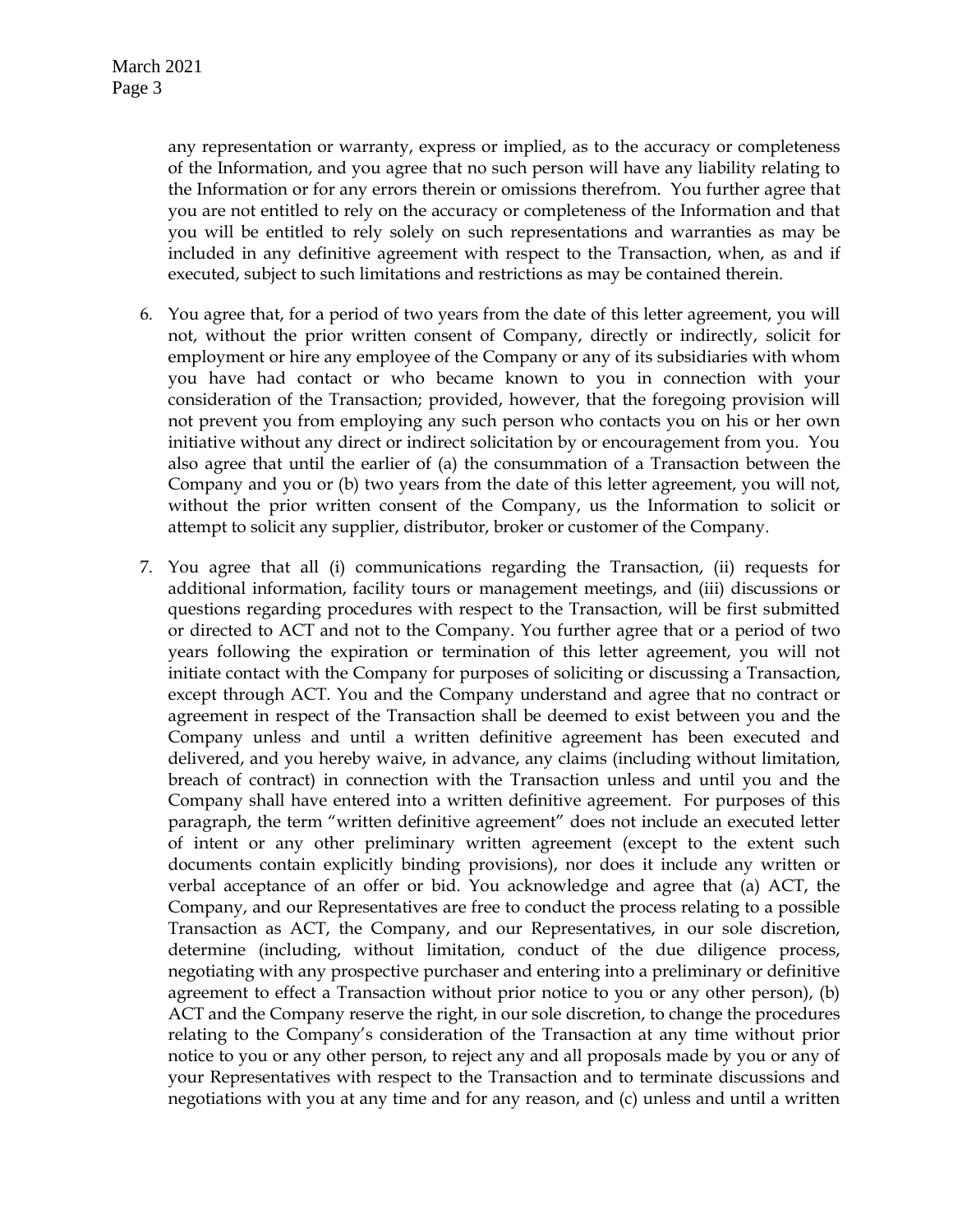definitive agreement concerning the Transaction has been executed, neither we nor any of our Representatives will have any liability to you with respect to the Transaction or any obligation of any kind whatsoever with respect to a Transaction, whether by virtue of this letter agreement, any other written or oral expression with respect to the Transaction or otherwise.

- 8. You acknowledge that the Company is intended to be benefited by this Agreement and that the Company shall be entitled to enforce this Agreement and obtain for itself the benefit of any remedies that may be available for the breach hereof.
- 9. You acknowledge that remedies at law may be inadequate to protect the ACT and Company against any actual or threatened breach of this letter agreement by you or by your Representatives, and, without prejudice to any other rights and remedies otherwise available to ACT or the Company, you agree to the granting of specific performance and injunctive or other equitable relief in our favor without proof of actual damages and you further agree to waive, and to use all reasonable efforts to cause your Representatives to waive, any requirement for the securing or posting of any bond in connection with any such remedy. In the event of litigation relating to this letter agreement, if a court of competent jurisdiction determines in a final, nonappealable order that this letter agreement has been breached by either party or its Representatives, then the breaching party will reimburse the other party for its costs and expenses (including, without limitation, reasonable legal fees and expenses) incurred in connection with all such litigation.
- 10. You agree that no failure or delay by ACT, the Company, or any of our Representatives in exercising any right hereunder will operate as a waiver thereof, nor will any single or partial exercise thereof preclude any other or further exercise thereof or the exercise of any right hereunder.
- 11. This letter agreement will be governed by and construed in accordance with the laws of the State of Washington applicable to contracts between residents of that State and executed in and to be performed entirely within that State. Each party hereto consents to personal jurisdiction in that State and voluntarily submits to the jurisdiction of the courts of that State in any action or proceeding with respect to this letter agreement, including the federal district courts located in that State. You agree that you may be served with process at your address set forth on the first page hereof.
- 12. This letter agreement contains the entire agreement between you and ACT concerning the confidentiality of the Information, and no provision of this letter agreement may be waived, amended or modified, in whole or in part, nor any consent given, unless approved in writing by a duly authorized representative of ACT, which writing specifically refers to this letter agreement and the provision so amended or modified or for which such waiver or consent is given. In the event that any provision of this letter agreement is deemed invalid, illegal or unenforceable, the validity, legality and enforceability of the remaining provisions of this letter agreement will not in any way be affected or impaired thereby.